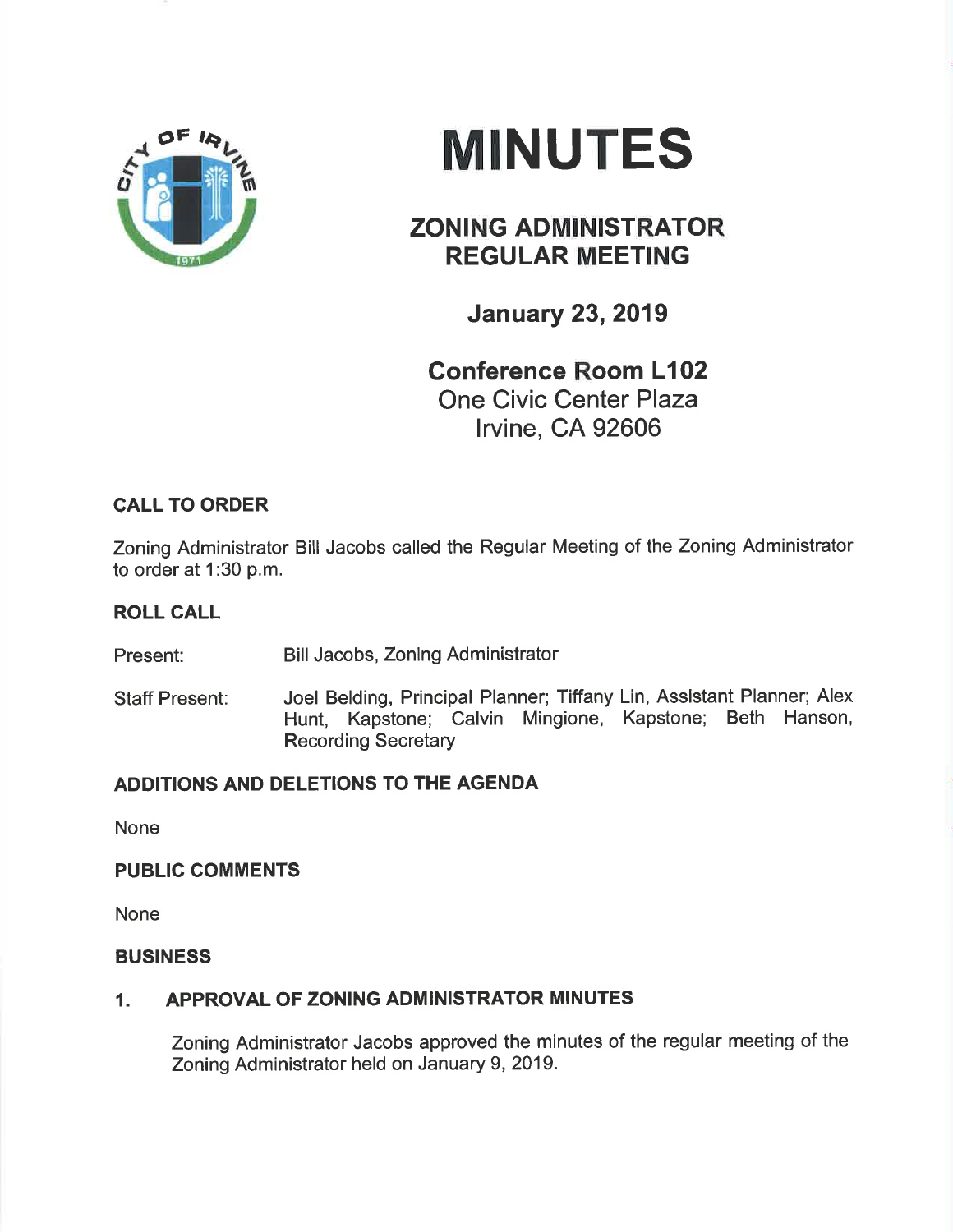### PUBLIC HEARINGS

#### $2.$ SIGN PROGRAM MODIFICATION (00765903-PSS) WITH ADMINISTRATIVE RELIEF FOR THE PARK PLACE RETAIL CENTER IN THE IRVINE BUSINESS GoMPLEX (PLANN|NG AREA 36)

Zoning Administrator Jacobs opened the public hearing at 1:30 p.m.

Alex Hunt, Kapstone, presented the staff report.

Austin Evelo, JB3D, the applicant, was available to answer questions.

Zoning Administrator Jacobs closed the public hearing at 1:33 p. m.

Zoning Administrator Jacobs noted that the table in the staff report needed to be revised to note the change in the increased number of wall signs on the same frontage for which Administrative Request in being requested.

ACTION: Zoning Administrator Jacobs adopted RESOLUTION NO. 19-1457, A RESOLUTION OF THE ZONING ADMINISTRATOR OF THE CITY OF IRVINE, CALIFORNIA, APPROVING SIGN PROGRAM MODIFICATION OO7659O3.PSS WITH ADMINISTRATIVE RELIEF FOR THE PARK PLACE RETAIL CENTER IN THE IRVINE BUSINESS COMPLEX (PLANNING AREA 36); FILED BY JB3D ON BEHALF OF LBA REALTY17-1372

#### As amended

#### SIGN PROGRAM WITH ADMINISTRATIVE RELIEF FOR 9740 AND 9750 IRVINE BOULEVARD IN IRVINE SPECTRUM 2 (PLANNING AREA 35)  $3<sub>1</sub>$

Zoning Administrator Jacobs opened the public hearing at 1:34 p.m.

Calvin Mingione, Kapstone, presented the staff report

Austin Evelo, JB3D, the applicant, was available to answer questions

Zoning Administrator Jacobs closed the public hearing at 1:3g p.m.

Zoning Administrator Jacobs noted that this was a very large'site and set back from the right-of way and this would provide needed wayfinding for the site.

AGTION: Zoning Administrator Jacobs adopted RESOLUTION No. 19-14s6 A RESOLUTION OF THE ZONING ADMINISTRATOR OF THE CITY OF IRVINE, CALIFORNIA, APPROVING SIGN PROGRAM 00759145-PSS WITH ADMINISTRATIVE RELIEF FOR 9740 AND 9750 IRVINE BOULEVARD IN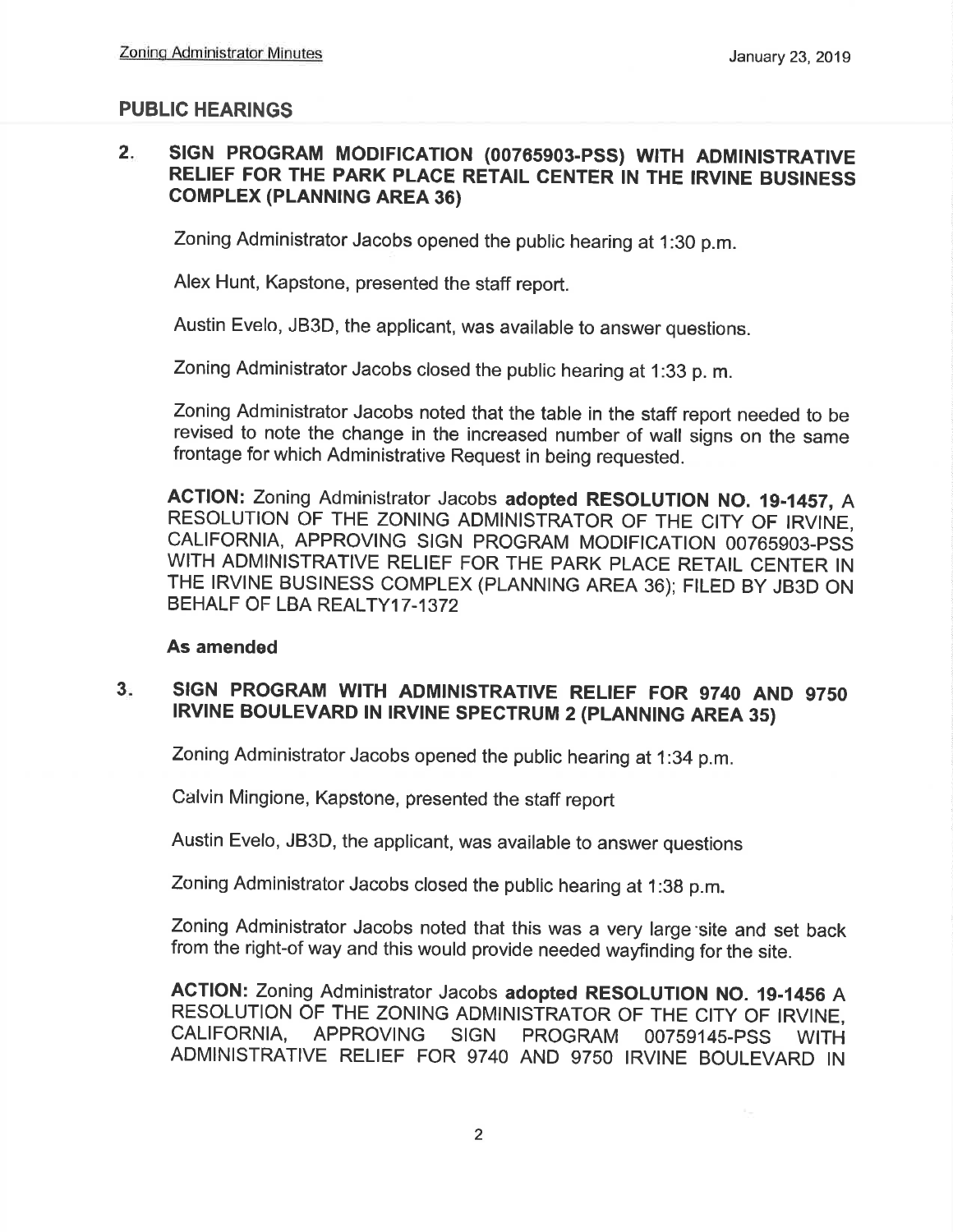IRVINE SPECTRUM 2 (PLANNING AREA 35); FILED BY JB3D ON BEHALF OF LBA REALTY

4. CONDITIONAL USE PERMIT MODIFICATION (00745085-PCPM, 00771248-PCPM, AND 00771256-PCPM) FOR A MINI-WAREHOUSE AND TRANSFER OF DEVELOPMENT RIGHTS AT 2960, 2965, AND 3125 WARNER AVENUE, RESPECTIVELY, IN THE IRVINE BUSINESS COMPLEX (PLANNING AREA 36)

Zoning Administrator Jacobs reopened the public hearing at 1:39 p.m.

Tiffany Lin, Associate Planner, presented the staff report

Pete Pirzadeh, Pirzadeh and Associates, and Jeff Davis, Irvine Company, were available to answer questions. Mr. Pizadeh gave a history of the area and noted that it was and is zoned General lndustrial. Mr. Davis also spoke on the process and that the applicant has met with the residents and agreement was reached on a number of issues which included changing the closing hours from 10 p.m. to 7 p.m. The applicant is aware of the additional concerns of the surrounding residents and is reaching out to them to address their concerns. The following residents spoke on this item:

David B. Coulter Marcy Garrett Sherri Orr Jeffrey Fuller

Zoning Administrator Jacobs closed the public hearing at 2:25 p.m.

Joel Belding, ,Principal Planner confirmed the Zoning Administrator has authority to approve Transfer of Development Rights (TDR) for items subject to Zoning Administrator approval and confirmed that TDR's proposed for this project were occurring within the same Traffic Analysis Zone (TAZ)

Zoning Administrator Jacobs reviewed the required findings for approval and noted the project was-consistent with all applicable development standards. Zoning Administrator noted that the applicant has the ability to appeal this item to the Planning Commission within 15 days of the hearing.

ACTION: Zoning Administrator Jacobs adopted RESOLUTION NO. 19-1453 - A RESOLUTION OF THE ZONING ADMINISTRATOR OF THE CITY OF IRVINE, CALIFORNIA, APPROVING CONDITIONAL USE PERMIT MODIFICATION 00745085-PCPM FOR A MINI-WAREHOUSE AT 2960 WARNER AND TRANSFER OF DEVELOPMENT RIGHTS FROM 2960 WARNER TO 2965 WARNER AND FROM 2960 WARNER TO 3125 WARNER IN THE IRVINE BUSINESS COMPLEX (PLANNING AREA 36).